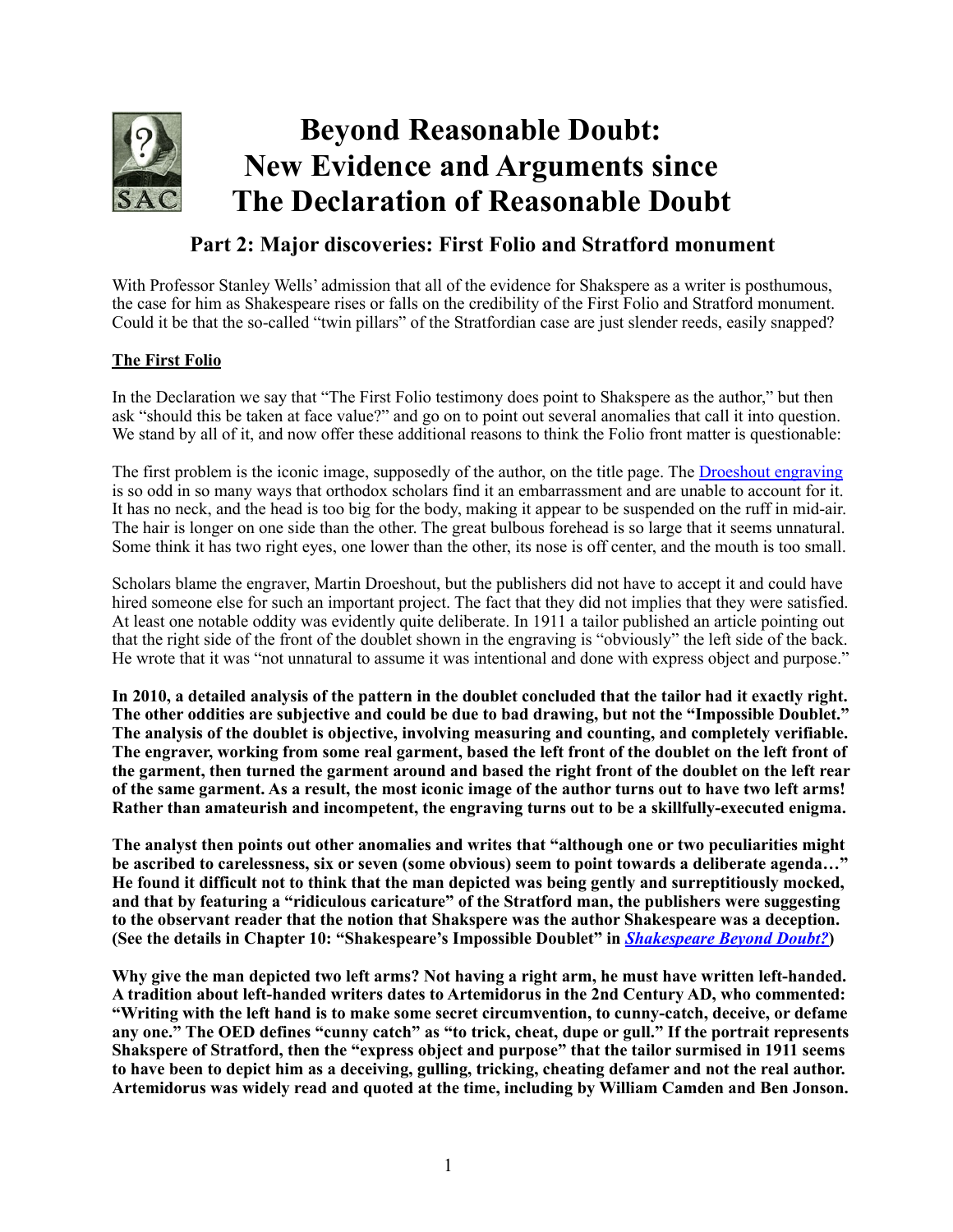**His "Interpretation of Dreams," with the allegation about lefties, was translated into English in 1606, and Jonson mentions Artemidorus and "Interpretation of Dreams" in his play** *Silent Woman* **in 1610.** 

**On the page facing the Droeshout engraving is a ten-line poem about the engraving by Ben Jonson, addressed "To the Reader." Jonson was known for his ambiguity, and this poem is a good example. It begins:** 

> **This Figure, that thou here seest put, It was for gentle Shakespeare cut;**

**Rather than a** *picture of* **Shakespeare, we see a "Figure" that was cut "for" him and then "put" there. A frontispiece image in an author's collected works should be** *of* **him, not some thing created** *for* **him. According to the OED, there was one definition of "figure" then – "an imaginary form, a phantasm."** 

**A few lines later the poem reads:** 

**O, could he have but drawn his wit as well in brasse, as he hath hit His face;** 

**It seems odd to speak of the engraver having "hit" his face. An alternative meaning of "hit" is "hid." Chaucer once used it that way, as Jonson probably knew. Did he perhaps mean for others to read it that way and think that the engraving actually hid the author's image, rather than being a likeness?** 

**Jonson ends by saying "Reader, looke/ Not on his Picture, but his Booke." Rather than affirming the authenticity of the engraving (its ostensible purpose), it undercuts its own message, telling the reader that the engraving should be ignored in favor of the plays, where the real author is to be found. Since we now know that the Droeshout engraving is blatantly bogus, this interpretation has strong support. (For a visual analysis of the Impossible Doublet by actress Debbie Radcliffe, watch this online [video](https://youtu.be/gCQt4pOMUqc).)**

If, in fact, the image and poem are cautions to the reader, it appears that there is much to be cautious about. Nothing in the First Folio specifically states that Shakspere of Stratford *was* the author "Shakespeare," nor does it contain any biographical information to confirm that he was. It would have been very easy to do so. It does not even display the coat of arms that he and his father went to such trouble and expense to acquire. That would have left no doubt about the identity of the author, and its omission can hardly be an oversight. Nor does the Folio include a eulogy from any of the fellow writers with whom he supposedly collaborated. At least they were consistent, since no putative collaborator wrote a tribute at the time when he died, either.

Ben Jonson was the *only* important writer to pen a tribute for the First Folio – this for the "Soul of the age!" Jonson's own folio contained numerous tributes from fellow writers, far more than the four to Shakespeare. The three others who wrote tributes to Shakespeare in the First Folio all seem to have been close to Jonson. Ben Jonson and Shakespeare were rivals, and in his later writings Jonson is critical of Shakespeare's plays. It seems odd that Jonson was chosen to write the main eulogy rather than one of the putative collaborators, such as Heywood, Dekker, Middleton or Fletcher. The Folio ascribes all of the plays to Shakespeare alone. If, in fact, the author collaborated with others, then we know that the Folio is misleading at least about that.

Stratfordians take at face value two introductory letters attributed to Shakspere's fellow actor-shareholders John Heminge and Henry Condell (their names are *printed* beneath them, not "signed" as is often claimed). According to the two letters, they collected, edited and published the thirty-six plays in the 900-page Folio, despite having no evident prior experience as writers or editors, in order to "keep the memory of so worthy a friend, & fellow alive, as was our SHAKESPEARE." This is said to prove that Shakspere was the author. In fact, Ben Jonson, not Heminge and Condell, wrote the two epistles, as George Steevens showed in 1770. Steevens, a distinguished 18th-century Shakespeare editor, produced twelve pages of parallels between the epistles and writings of Jonson. He concluded that Jonson wrote both epistles, and Edmond Malone agreed. Jonson, unlike Heminge and Condell, *was* qualified to write the front matter and edit the plays in the Folio,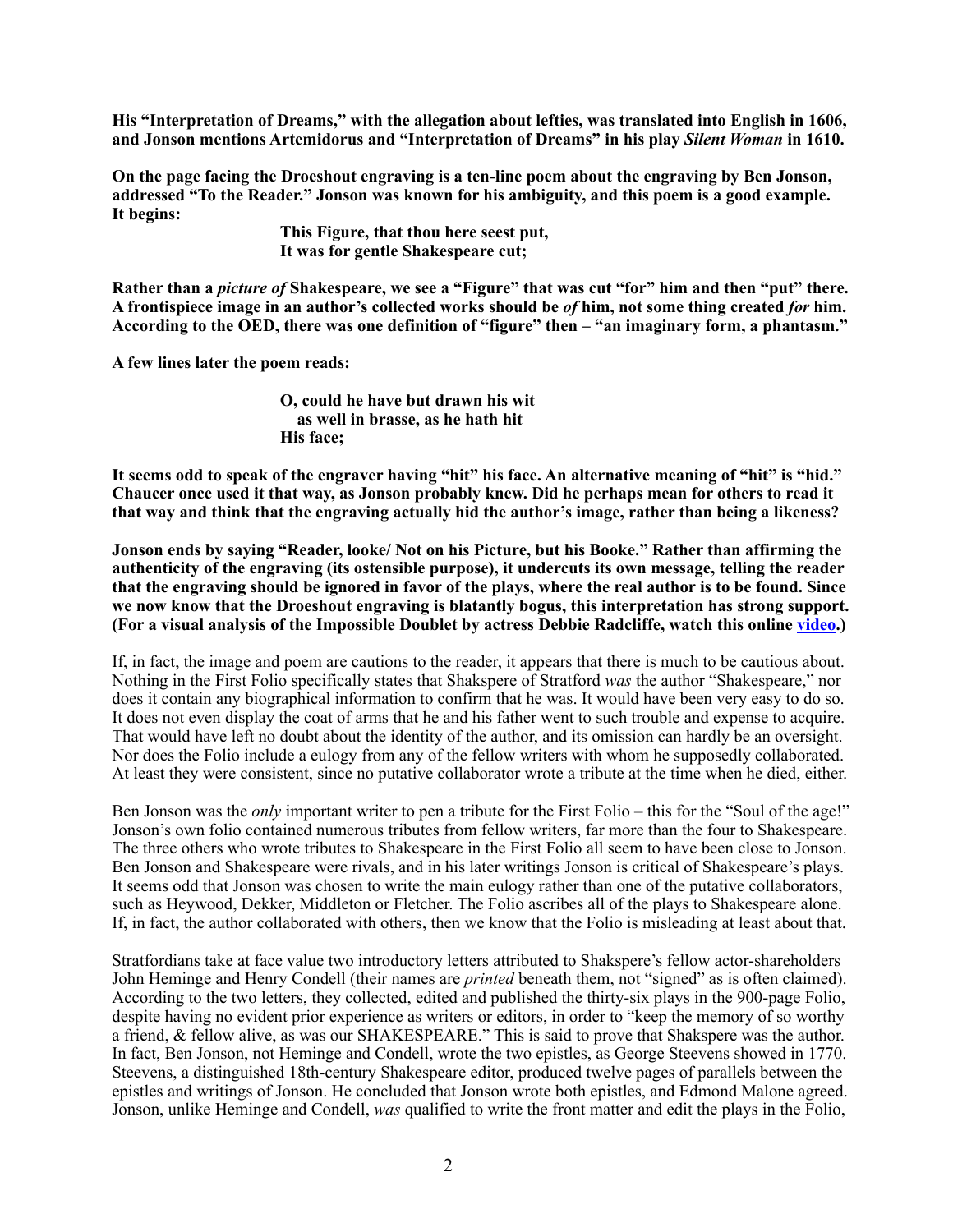having edited and published his own collected *Works* – the *first* folio of English plays – seven years earlier. If the Folio's claims about Heminge and Condell are false, why assume everything else in the Folio is true?

Both letters contain falsehoods and contradictions. One says they were "without ambition… of self-profit," while the other repeatedly tells the reader to "buy!" The second letter says that the plays were "maimed and deformed" but are now "cured and perfect" and "absolute in their numbers as [the author] conceived them." It is well known that the plays are full of obvious errors, yet Ben Jonson has Heminge and Condell uttering promotional puffery for their supposed play editing skills, which discerning readers would know is not true. "Maimed and deformed" contradicts the claim on the title page that the plays were "Published according to the True Originall Copies." If Heminge and Condell were the editors, how did they miss the contradiction?

And how can something be both an original and a copy? The front matter is full of this kind of double-talk. Both letters say that the dramatist did not have a chance to prepare the plays for publication before he died. The dedication letter says the plays outlived their author, who had no chance to edit his writings. The letter "To the Great Variety of Readers" wishes "that the Author... had liv'd to have set forth... his own writings." Shakspere allegedly retired in 1610, at age forty-six, giving him six years to edit the plays, if they were his. (For more on this topic, see Chapter 11 on "The Ambiguous Ben Jonson" in *[Shakespeare Beyond Doubt?](https://doubtaboutwill.org/beyond_doubt)*)

**Jonson's eulogy begins with a sixteen-line false start before bursting forth with his "Soul of the Age!" Those sixteen seemingly superfluous lines alert the reader that "silliest ignorance on these may light," meaning his words may be misinterpreted by those of "silliest ignorance" who miss double meanings. Jonson was a master of ambiguity. When he gives us such a warning, we should take him at his word. Seen in context, Ben Jonson's famous reference to the author as "Sweet Swan of Avon!" refers not to the Avon River in Stratford, as has long been assumed, but to a** *place* **along the banks of the Thames where Elizabeth and James saw plays performed:**

 **Sweet Swan of Avon! What a sight it were To see thee in our waters yet appeare, And make those flights upon the banks of Thames That so did take Eliza, and our James!** 

**[In 2014 an article by Alexander Waugh originally titled "The True Meaning of Ben Jonson's Phrase:](http://shakespeareoxfordfellowship.org/wp-content/uploads/Waugh.Swan-of-Avon.pdf)  'Sweet Swan of Avon!'" shows that Hampton Court – the principal venue for court performances of plays under both Queen Elizabeth and King James – was well known in Ben Jonson's day as "Avon." The article cites references to it as "Avon" by John Leland (1543, 1545), Raphael Holinshed (1586), Henry Peacham (1612), Laurence Nowell (who transcribed one of Leland's references) and historian William Camden, in both the Latin (1607) and the English (1610) editions of his** *Britannia***. Jonson, a voracious reader, probably knew all of them, but we can safely assume that he read at least the two editions of William Camden's** *Britannia,* **since Camden was his tutor, mentor and lifelong friend.** 

**Again, in context, "Sweet Swan of Avon!" refers not to Stratford-upon-Avon but to Hampton Court, but Jonson evidently anticipated that those of "silliest ignorance" would assume it meant the former. How ironic that those of silliest ignorance would include all modern Shakespeare scholars, until now.** 

## **The Stratford Monument**

In the Declaration we point out that today's Stratford monument does not look like the version in an early 17th century sketch, and that when the monument was "repaired" the effigy was "altered to depict a writer." We also mention that some orthodox biographers describe the inscription on the monument as "enigmatic." It never actually states that Shakspere *was* the author, and it never mentions poetry, plays, acting or theater. Others have made these observations, but now another article by Alexander Waugh, also published in 2014, titled ["'Thy Stratford Moniment' – Revisted](http://shakespeareoxfordfellowship.org/thy-stratford-moniment-revisited/)," appears to be his second major breakthrough within the year.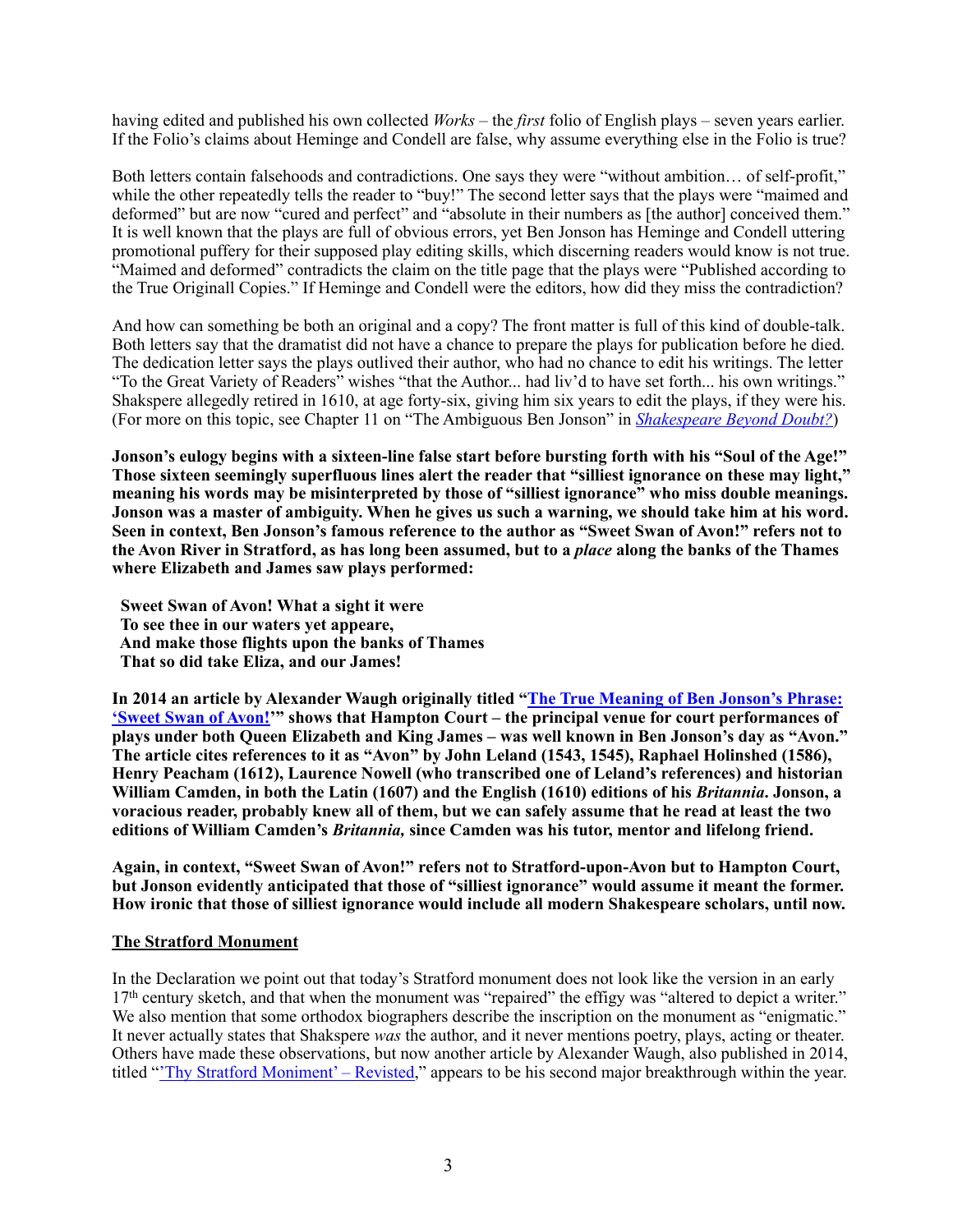The article first observes that the distinctive "Cavalier moustache" now worn on the face of the bust can be confidently dated to the late 1640s or early 1650s. Documents show the monument was repaired, modified, beautified, repainted and in various ways tampered with on at least eight occasions between 1649 and 1861. In light of this, it isn't credible to think the effigy in today's Stratford monument is the same as the original. So the article first examines a sketch by antiquarian William Dugdale, showing how he depicted it in 1634, eleven years after it was first mentioned in the First Folio and before any of the documented modifications.

Dugdale was known for accuracy, yet he seems to have given the figure in the bust oddly ape-like features. The head is too small. It has no neck. The shoulders are sloped, the arms elongated, the left hand claw-like. As if providing confirmation of this, the pillars on either side appear to be capped with gaping apes' heads, each about the same size as the head in the effigy, suggesting that perhaps he should be seen as a third ape! This brings to mind Ben Jonson's epigram "On Poet Ape," first published in 1616, and thought to be about the actor from Stratford-upon-Avon. The article lists numerous parallels between the poem and monument. The implication is that perhaps Ben Jonson designed the original monument based on his poet-ape concept.

**The article then turns to the inscription – probably the same as the original. These seemingly simple verses – two Latin lines above three English rhyming couplets – have defied analysis for 400 years:** 

*Judicio Pylium, genio Socratem, arte Maronem Terra tegit, populus maeret, Olympus habet*

 **Stay Passenger, why goest thou by so fast? Read if thou canst, whom envious Death hath plast, With in this monument Shakspeare: with whome, Quick nature dide whose name doth deck this Tombe, Far more, then cost: Sieh all, that He hath writt, Leaves living art, but page, to serve his witt.** 

**The Latin couplet is usually translated into English as follows:** 

 **A Pylius in judgment, a Socrates in genius and a Maro in art, Earth covers him, people mourn him and Olympus holds him.** 

**"Pylius" is King Nestor of Pylos, "Socrates" the Greek philosopher, "Maro" the Roman poet Virgil. Many have found it strange that Shakespeare would be compared to these three figures of antiquity. Neither Nestor nor Socrates was a writer, and Shakespeare was never compared to them during his lifetime. Virgil was a poet, but hardly Shakespeare's favorite. One would have expected to see Ovid.** 

**In fact, the translation above is incorrect. As much as we may wish to get "him" (i.e., Shakespeare) into the lines, it cannot be done. The Latin consists of three ablatives (***judicio, genio* **and** *arte***), three accusatives (***Pylium, Socratem* **and** *Maronem***), three nominatives (***Terra, populus* **and** *Olympus***) and three verbs (***tegit, maeret* **and** *habet***). A correct English translation should therefore read as follows:** 

 **Earth covers, people mourn and Olympus holds Pylius with his judgment, Socrates with his genius, and Maro with his art.** 

**Latin is notoriously elliptical, so one could argue that the clear implication is that Mr. "Shakspeare" is compared with the three classical figures, but strictly speaking he is not there. So it isn't clear that Shakspeare is compared with Nestor, Socrates and Virgil after all. If not, why are those names there?** 

**The first line in English, right beneath the Latin, reads: "Stay Passenger, why goest thou by so fast?" This could be a suggestion that one should linger a bit longer on the Latin couplet before moving on. Next is: "Read if thou canst, whom envious Death hath placed/ With in this monument Shakspeare:" "Read if thou canst" might suggest that something cryptic or difficult is concealed in the inscription.**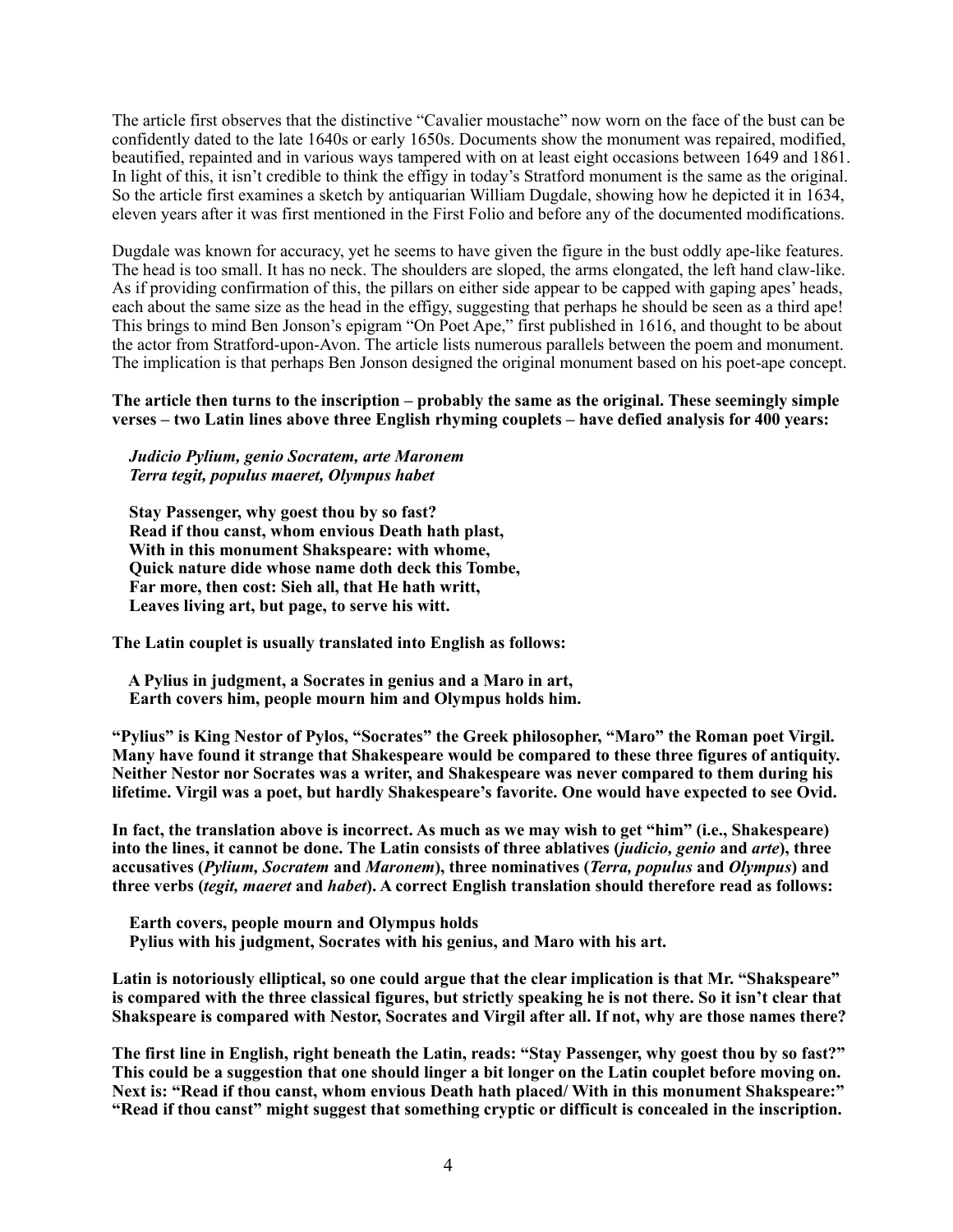**Taking the entire sentence, it seems to invite us to figure out who is placed within the monument, i.e., "Shakspeare;" but this makes little sense because the wall monument is too small to contain a corpse. The article notes that the inscription has a space between "with" and "in." It does** *not* **read "within." Yet "with in this monument Shakespeare" makes no sense, prompting one to rearrange the sentence, giving us: "Read if thou canst, in this monument, with whom envious death hath placed Shakspeare." In other words, the inscription challenges the reader to figure out** *with whom* **Shakespeare is buried.** 

**The only candidates available are those named in the Latin couplet, i.e., Nestor, Socrates and Virgil. Although, as noted, Shakespeare was not compared to these three, other great English writers were. As the article documents clearly, the English poet most often likened to Virgil was Edmund Spenser. Geoffrey Chaucer was frequently described as a philosopher and was repeatedly likened to Socrates. Spenser, at his own request, was buried next to Chaucer in Westminster Abbey, and the two of them were joined by Francis Beaumont, widely known for his judgment, consistent with "***Judicio Pylium***." This says the first line of the Latin inscription – "***Judicio Pylium, Genio Socratem, Arte Maronem***" – alludes not to Shakespeare but to three great English poets: Beaumont, Chaucer and Spenser, whom "Earth covers, people mourn and Olympus holds." So it appears we have an answer to our challenge: Shakespeare is buried with Beaumont, Chaucer and Spenser in Poets' Corner in Westminster Abbey.** 

**The original monument's associations with Jonson's "Poet-Ape," and the similarities of language and style between the inscription and Jonson's other verse, including his eulogy to the author in the Folio, make it likely that Jonson was both designer of the Stratford monument and author of its inscription. This position is supported by a [comparison](http://www.oxford-shakespeare.com/Newsletters/Stratford_Monument-09.pdf) of the inscription on the monument to writings of Jonson that concluded Jonson wrote the inscription. The analyst found that the production of the First Folio and erection of the Stratford monument were a coordinated effort in which Jonson played a key part. He must have known that Shakespeare was actually buried in Westminster Abbey, beside Beaumont, Chaucer and Spenser, which explains these otherwise mystifying lines in his eulogy in the First Folio:** 

 **My Shakespeare, rise; I will not lodge thee by Chaucer, or Spenser, or bid Beaumont lye A little farther, to make thee a roome: Thou art a Moniment without a tombe.** 

**The reason why Jonson wouldn't bid Beaumont to "lye a little farther" so that Shakespeare could be buried next to him, Chaucer and Spenser is because he knew Shakespeare was already buried there, so there was no need. These lines are just a mischievous public nod toward a secret known to Jonson. The fact that he included them in his poem in the Folio helps to confirm that he wrote the inscription.** 

**Jonson's role with the monument and knowledge of Shakespeare's burial at Westminster also helps to explain the perplexing line "thou art a Moniment without a Tombe." Note that the word is spelled "moniment," with an** *i***, not "monument" with a** *u***. Stratfordians claim that these are variant spellings of the same word, but Edmund Spenser used "moniment" to mean an "inscription," and elsewhere to mean "memorial." "Thou art a Moniment without a Tombe" means that Shakespeare is remembered by an "inscription" or "memorial" at Stratford. The location of his tomb at Westminster is unknown. This [breakthrough article](http://shakespeareoxfordfellowship.org/thy-stratford-moniment-revisited/) contains much additional information, and it should be read in its entirety.** 

**Finally, Waugh comes to Leonard Digges' dedicatory verses in the First Folio, where he also refers to the "Stratford moniment," also seeming to confirm Shakspere's authorship:** 

 **"When that stone is rent, And time dissolves thy Stratford moniment, Here we alive shall view thee still: …"** 

**But if Ambiguous Ben was behind both the First Folio and the Stratford monument, Leonard Digges' dedicatory verses might have another meaning. There are many contemporary examples of the word**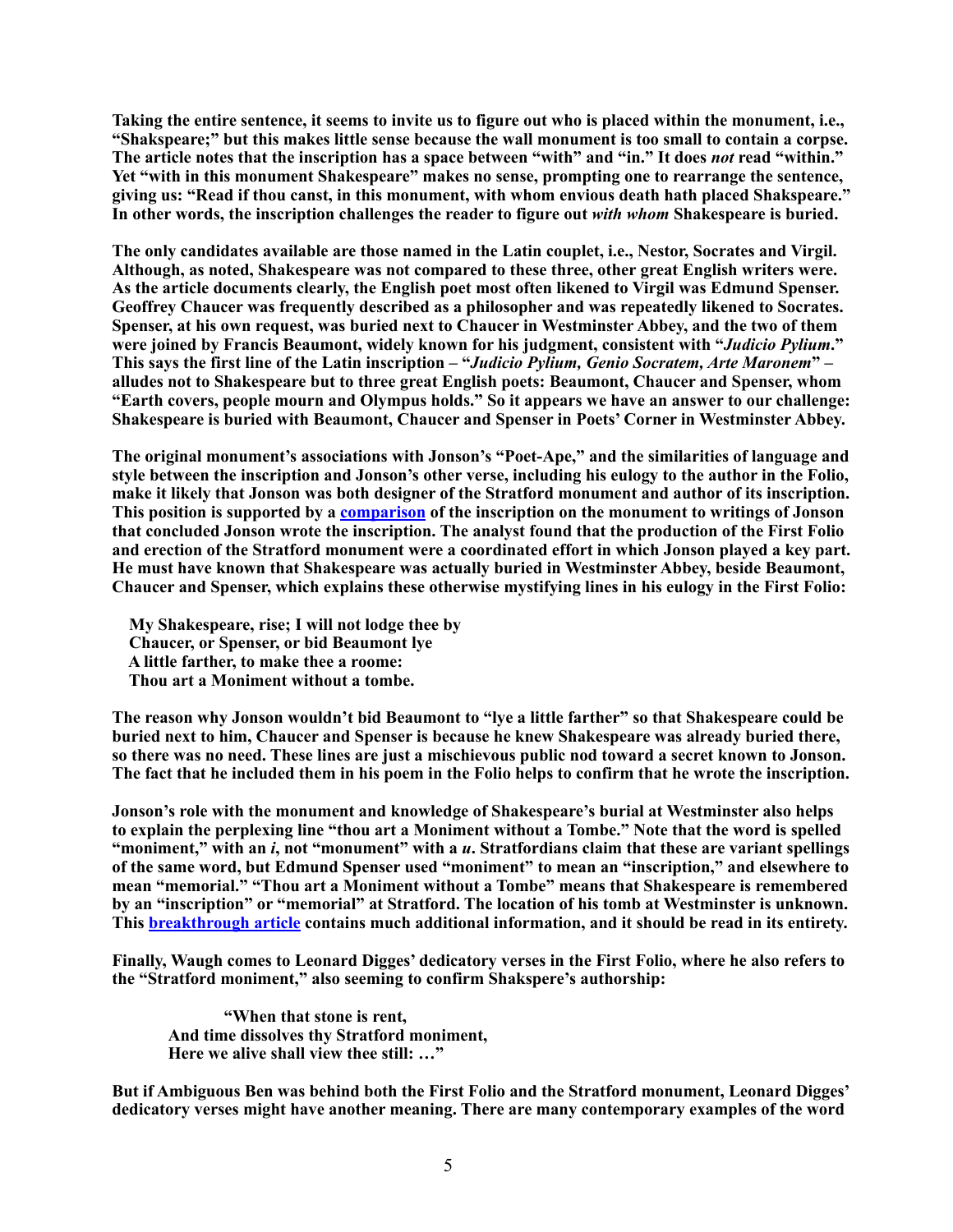**"dissolve" referring not to the erosion of a stone monument over time, but to the resolving of riddles. What Digges really means is: "When time allows us to solve the riddle of your Stratford monument." That has now been accomplished, after four centuries, with the decipherment of the inscription, and the realization that Mr. Shakspere was the "Poet-Ape" and the real author is buried in Westminster.** 

**Why would Jonson have orchestrated such a deception? One possibility is that he was recruited and paid by his patron, William Herbert, Earl of Pembroke and Lord Chamberlain to King James, and by William's brother Philip, Earl of Montgomery, the two men to whom the First Folio is dedicated. Ben Jonson dedicated his own** *Works* **to William Herbert, in 1616. As Lord Chamberlain, Pembroke oversaw plays performed at court and in the public theaters and also controlled publication of plays. He had the position and wealth to authorize and finance the First Folio and get Jonson to work on it. Without taking sides, it is worth noting that Pembroke had been a candidate to marry one daughter of a leading alternative authorship candidate, while his brother, Philip, did marry another daughter. Their objective would have been to publish the plays, but without revealing a sensitive family secret.** 

**What sort of secret would lead them to conceal the author's identity if he was a family member? The author himself said in the** *Sonnets* **that he neither wanted, nor expected, his name to be remembered. This makes no sense unless his name wasn't yet associated with his works. He says repeatedly that he is in some sort of disgrace, beyond recovery (Sonnets 29, 37, 112, 121), but he never says exactly why. It should not be hard to imagine that such a man might not want his name associated with his works.** 

| <b>From Sonnet 81:</b> | Your name from hence immortal life shall have,<br>Though I, once gone, to all the world must die:<br>The earth can yield me but a common grave,<br>When you entombed in men's eyes shall lie. |
|------------------------|-----------------------------------------------------------------------------------------------------------------------------------------------------------------------------------------------|
| <b>From Sonnet 72:</b> | My name be buried where my body is,<br>And live no more to shame nor me nor you.<br>For I am shamed by that which I bring forth,<br>And so should you, to love things nothing worth.          |

**In publishing the plays, while concealing the author's true identity (yet hinting he wasn't Shakspere), they were honoring the author's own wishes. Jonson wasn't lying, but practicing the art of ambiguity in writing about a controversial matter – the identity behind the pseudonym "William Shakespeare." No massive, improbable conspiracy was required, just a small group doing the author a final service.** 

**Regardless of the motives of those involved, the evidence presented shows that there** *was* **a deception. It never made sense to think that Mr. Shakspere was the author based on what was known of his life. The only remaining props were the name on the works, the First Folio, and the Stratford monument, and all three have now been debunked. What's most surprising, even shocking, is that it took so long.** 

**It has been said that the one great theme running through all of Shakespeare's plays is the difference between appearance and reality and the difficulty of determining which is which. The plays are filled with masques, disguises, deceptions, mistaken identities, misread motives, conspiracies and betrayals. Most orthodox scholars would probably agree with this, except when it comes to the authorship issue. Then, suddenly, everything is exactly as it appears and anyone who disagrees is a conspiracy theorist. Shakespeare was a conspiracy theorist. Each play has at least one, and some have many conspiracies. How is it that Shakespeare scholars, of all people, failed to take the author's central message to heart and refused to consider the possibility of a deception in spite of all the grounds for reasonable doubt?** 

*They* **should have noticed that the Stratford man's lengthy will is "missing the mind of Shakespeare."**  *They* **should have noted that not one collaborator wrote a tribute when he died, or for the First Folio.**  *They* **should have noticed the missing coat of arms and the warning to the reader in Jonson's eulogy.**  *They* **should have discovered that the Droeshout engraving is a well-executed "ridiculous caricature,"**